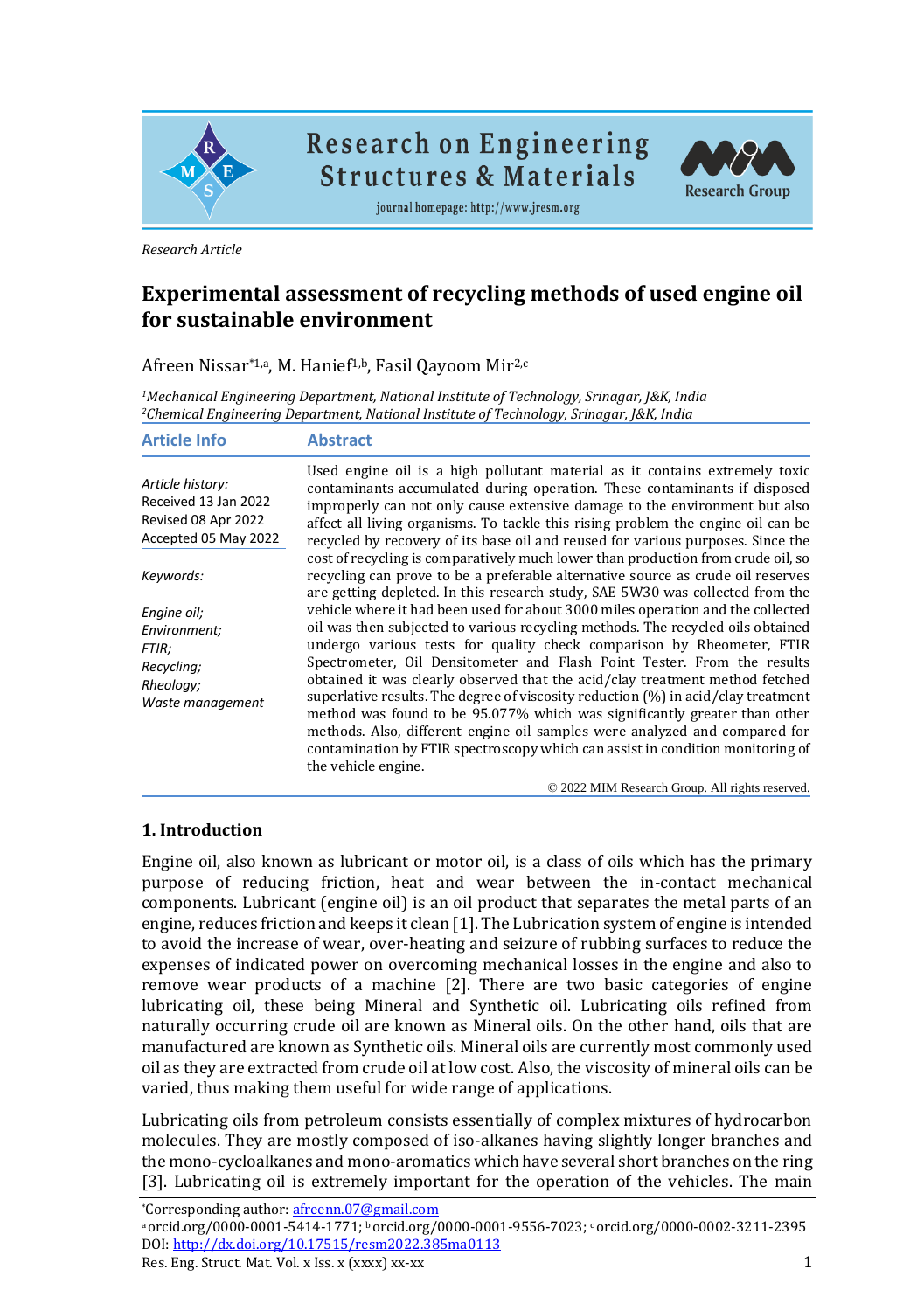purpose of the properly lubrication is that the engine needs to put less effort for the movement of the pistons as they tend to glide easily. Thus, ensuring that less fuel is needed by the vehicle to operate and also enabling the car to run at a lower temperature. Hence, we can safely say that the lubricating oil not only improves the efficiency of the vehicles but also ensures reduction in the wear and tear on the moving engine parts.

The modern society is based on the use of the car, which cannot operate without lubricants. With the increase of population and the number of vehicles, the quantity of waste oils has increased. The term "waste oil" characterizes any lubricating oil, mineral or synthetic, that has become unusable for the purpose for which it was originally intended [4]. Since the lubricating oil has proven to be such a valuable resource, thus there have been many efforts to recycle the used oil. Used oil, also known as sump oil, should not be thrown away as if the oil gets dirty, it can be cleaned by removing the contaminants. Disposing the used oil in the environment or burning it as a low-grade fuel, leads to some hazardous consequences such as toxic compounds in liver or complete impairment of body functions and eventually death of organism, carcinogenicity, environmental pollution, etc.

Engine oil is made up of 98% base oil and 2% additives. It loses its properties after using it for a certain period of time as high temperature degrades the additives in lubricant and dirt and wear particles get added along the way. Degradation of lubricating oil occurs when different additives or foreign substances (metallic powders, sulfur, water, carbon, ash, etc.) impurify the oil, modifying its chemical composition and affecting its properties [5]. Recycling cleans the base oil and separates the degraded additives and new additives are added to the reclaimed base oil to return the properties of the oil to original higher quality state. The conventional recycling methods used such as distillation is a high-cost technology. Recycling method serves three purposes, that is it is economical, resource conservation and environment and health protection. For this waste engine oil can be collected in batches from vehicle maintenance garages, mechanic shops, transportation companies and industries.

Various methods can be used to recycled the oil again and again so that it can be reused for various purposes. Used engine oil is an extremely dangerous pollutant as it contains high content of heavy metals and high concentrations of PAHs which are carcinogenic compounds. PAH content of used motor oil can be 670 times greater than that of new motor oil [6]. As it is insoluble, persistent and has a high content of heavy metals and other pollutants, it is necessary to collect and recycle waste oil, in order to avoid contamination of the environment [7]. The main contaminants present in the used engine oil are water, dissolved gasoline and gas oil, polymeric and non-polymeric additives, solvents, aromatics, cleaning fluids, lead, etc.

Several recycling methods have been developed and used over the time depending on the nature of base oil and contaminants. These treatment methods include acid/clay treatment method where the process is based on treating the waste oil with different acids (sulfuric, acetic, formic) to remove pollutants and then using binders (clay or bentonite) to neutralize the resulting product [8]. Activated carbon can also be used for neutralization [9]. Another method is vacuum distillation and hydrogenation/clay treatment which is a commercially available high-cost technology where vacuum distillation is done at the temperature of 250°C and followed by hydrogenation or treatment with clay in order to remove odours and the toxic compounds of nitrogen and sulfur. Solvent extraction technology is another method used which consists of dissolving the aromatic components that affect the properties of the oils, while preserving the desired components, such as saturated hydrocarbons [10]. After treating the oil with solvent, the oil is mixed with active alumina to remove the dark colour and specific odours [11]. Solvents that can be used to treat waste oils include 1-butanol, methanol, ethanol, propane, toluene, methyl ethyl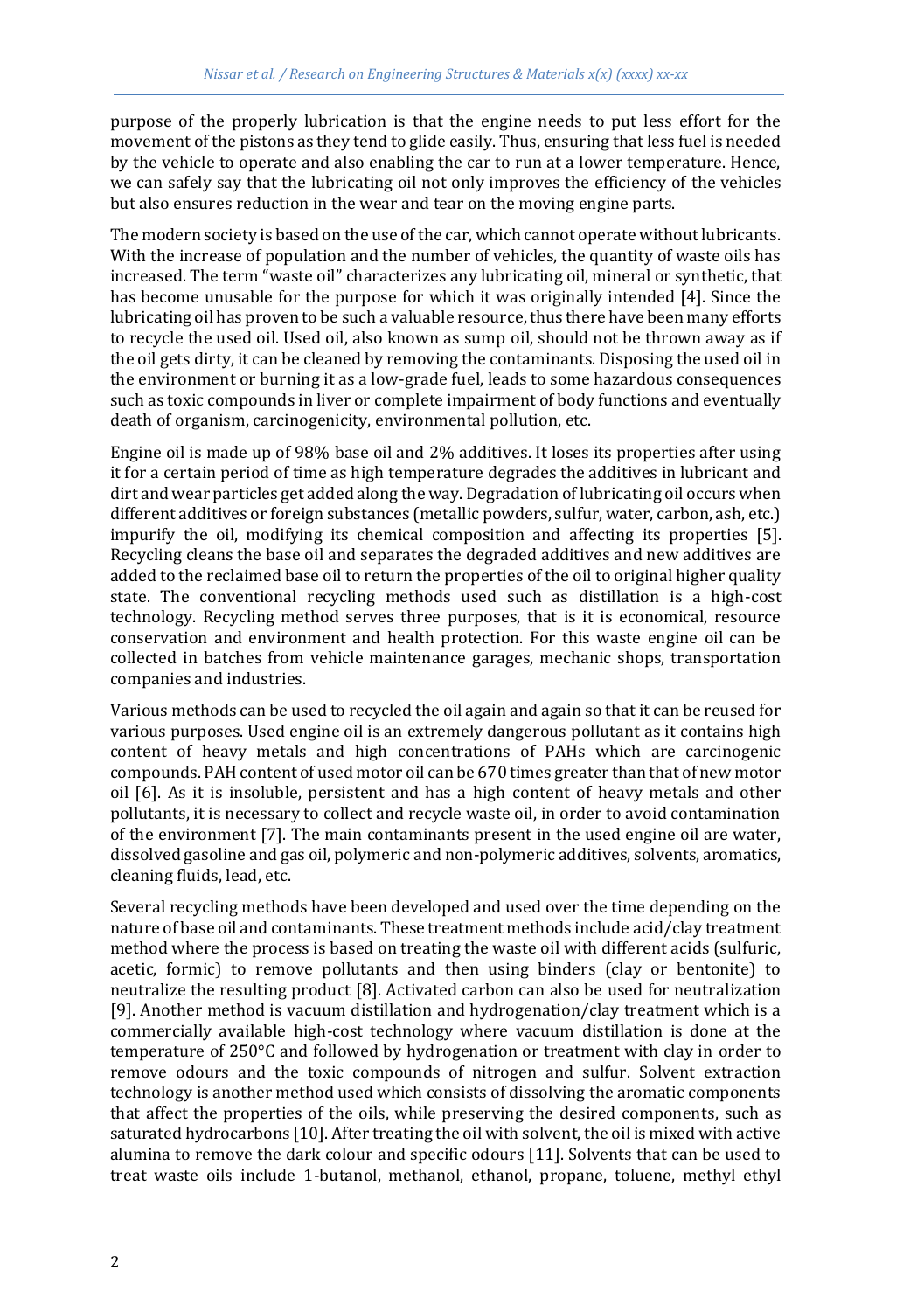ketone, acetone, etc. [12]. Membrane filtration technology is a very promising approach for recycling of engine oil where various types of membranes such as PAN, PES and PVDF can be used to achieve superlative results. It is a continuous operation that removes metal particles, soot and dust from used engine oil and also leads to the recovery of lubrication properties of the treated oil. Despite the benefits presented by this process, the membranes are expensive and can be damaged and soiled by large particles [13]. Pyrolysis using microwave heating is a relatively recent process, in which spent hydrocarbons are mixed with a strong microwave absorbing material, such as carbon particles, as a result of microwave heating, they are then thermally cracked in the absence of oxygen in shorter chains of hydrocarbons [14].

Different recycling methods such as hydrotreating [15], adsorption [16], extraction [17], coagulation, oxidation and vacuum-distillation [18] are used to tackle the management issues of waste engine oil. However, these techniques are high-cost, require high energy consumption and generate secondary pollution by-products [19]. Environment friendly methods need to be developed that have minimal impact on the ecosystem at low cost. The paper presents the methods that are economical and the materials are easily available. There is no requirement of big set-up or large capital investment. In future more efficient and economical methods can be discovered to produce higher quality of oil as crude oil reserves are getting depleted and there is an urgent need to find an alternate source.

# **2. Methodology**

# **2.1. Analysis of Used Engine Oil Samples for Presence of Contaminants**

5 samples of used engine oil were collected from 5 different vehicles having same engine specifications given in table 1 below, same car brand, but different models. Same engine oil was used in all 5 vehicles for approximately 3000 miles and then the oil was replaced and the used oil was collected from all the vehicles for FTIR analysis and then the resultant spectra of each oil was compared with the spectra of the virgin oil to detect the changes in the spectra. This also enables the condition monitoring of the vehicle engine as we identify the constituent(s) present in the used oil.

| Parameter                 | Details                      |
|---------------------------|------------------------------|
| Engine Displacement       | 796 cc                       |
| Fuel Type                 | Petrol                       |
| No. of Cylinders          |                              |
| Valves per Cylinder       | 4                            |
| Strokes of Engine         | 4 cycles                     |
| Models for oil collection | 2011, 2013, 2015, 2017, 2019 |

Table 1. Specification details of vehicle engine

Engine oil used for this experiment was SAE 5W30, where 5W30 is the viscosity grade of the oil. This oil is designed to perform at cold starting temperatures as well as the normal operation temperatures of 100°C without sacrificing performance. 5W-30 specifies that this is a multi-grade oil where two numbers are separated by W. The first number 5W shows the thickness/viscosity of the engine oil on vehicle start-up, when we start the engine. W, here stands for Winter, which indicates oil performance under colder engine temperatures when the engine has not been running.

# **2.2. Comparison of Various Engine Oil Recycling Methods**

SAE 5W30 was used as a lubricating oil in 2011 model of 800 cc car engine and the oil was collected after using it for approximately 3000 miles. The collected used oil was then subjected to various treatment methods to recycle it and the characteristics of the recycled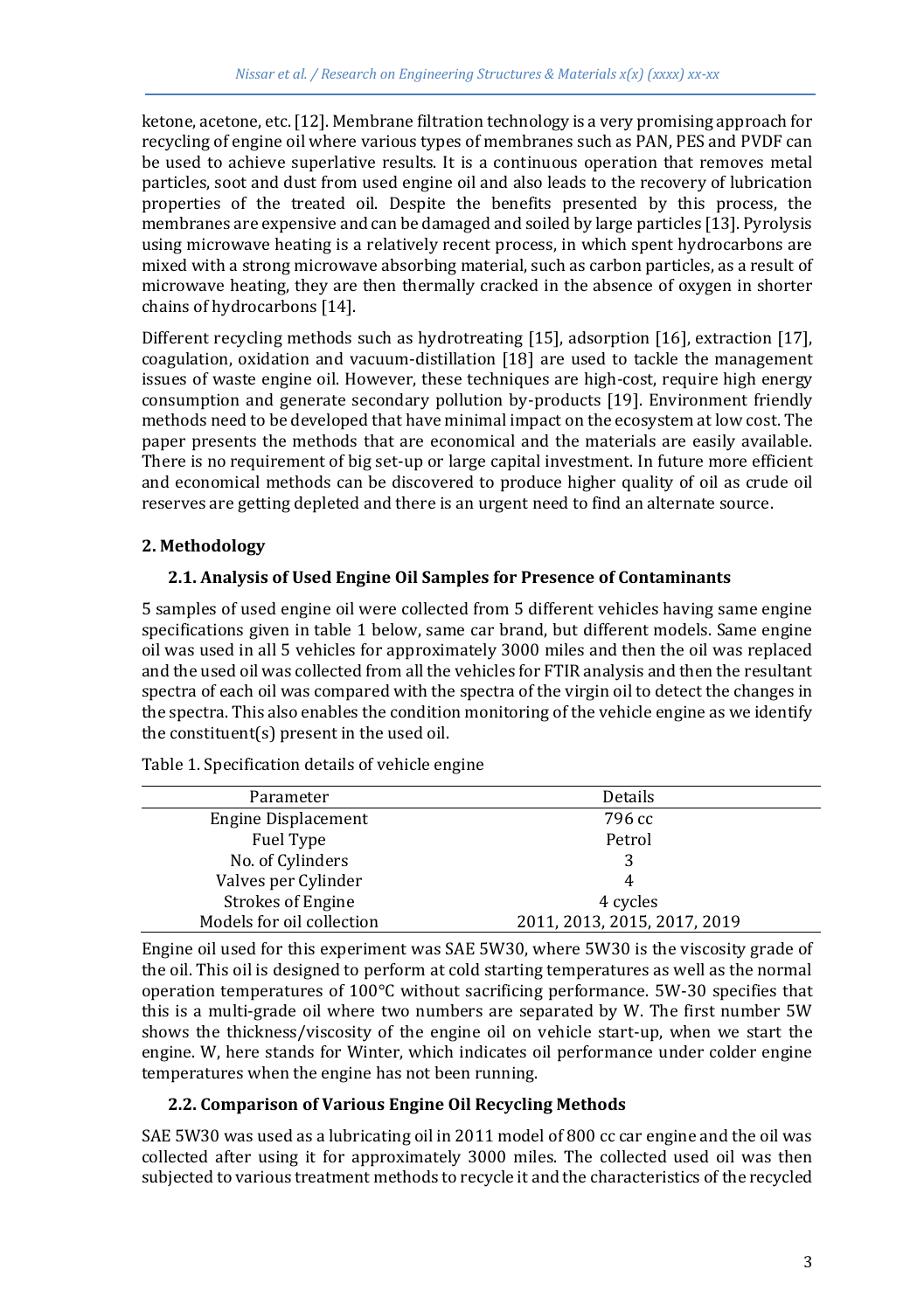oil were then compared with that of the virgin and used engine oil by performing tests to check Flash point, Specific gravity, change in viscosity with temperature using Rheometer and Fourier Transform Infrared Spectroscopy (FTIR) on all the oils from which the absorbance levels of various parameters were calculated from the transmittance obtained at their specific spectral locations and hence the absorbance levels were compared to study the changes in the oil samples. The various methods that were used to recycle the oil are Acid Treatment Method, Activated Charcoal/ Clay Treatment Method and Acid/ Clay Treatment Method.

#### *2.2.1. Pre-Treatment*

Filtration of used engine oil was done before any treatment method in order to remove impurities such as dust, metallic chips, sand, particles, micro impurities, etc. In the pretreatment process a funnel was placed along with the Whatman filter paper grade 1 (circular sheet with particle retention 11  $\mu$ m and nominal thickness 180  $\mu$ m) on top of the vacuum flask and the vacuum pump was connected to the other outlet in the bottom of the flask and thus the filtered oil was collected in the flask. The vacuum pump created a negative pressure in the flask which sucked the oil inside and left the micro particles on the filter paper.

# *2.2.2. Acid Treatment Method*

Oil was centrifuged at 1500 rpm for few minutes and then allowed to settle down for 10- 15 mins. It was then heated on magnetic stirrer and stirred continuously. The content was then allowed to cool down and then treated with conc. H2SO4 and agitated strongly to create homogeneity. Then the mixture was allowed to settle down for 48 hours and 2 layers were detected. The sludge at the bottom was separated and the remaining oil was treated with NaOH to neutralize the acid.

# *2.2.3. Activated Charcoal/Clay Treatment Method*

100 ml of used engine oil was treated with 50 ml ethyl acetate in a separating funnel and then left at room temperature for 24 hours. After decanting from the paste left at the bottom the separated solution was then treated with activated bentonite clay and activated charcoal.

# *2.2.4. Acid/Clay Treatment Method*

Used engine oil was centrifuged at 1000 rpm for 20-30 mins after which decantation was done to remove liquid at the top as the suspended particles get settled at the bottom. The oil was then thermally treated. 100 ml of the oil was then treated with conc. H2SO4 and in the end activated bentonite clay was added.

# **3. Results and Discussion**

# **3.1. Analysis of Used Engine Oil Samples for Presence of Contaminants**

FTIR Spectroscopy consists of an interferometer which is used to modulate the wavelength from a broadband infrared source. The intensity of transmitted or reflected light is measured by the detector as a function of its wavelength. The interferogram obtained from the detector in form of the signal is analysed with a computer to obtain a single beam infrared spectrum by using Fourier Transform. FTIR spectra is plotted between wavenumber (cm-1) and intensity which can be represented as the light transmitted or absorbed at each wavenumber. For qualitative material identification the unknown IR absorption spectrum is compared with spectrum of known material to identify the constituent(s) of the sample. Absorption bands in the range 4000-1500 are usually due to functional groups and absorption bands in the region from 1500-400 is due to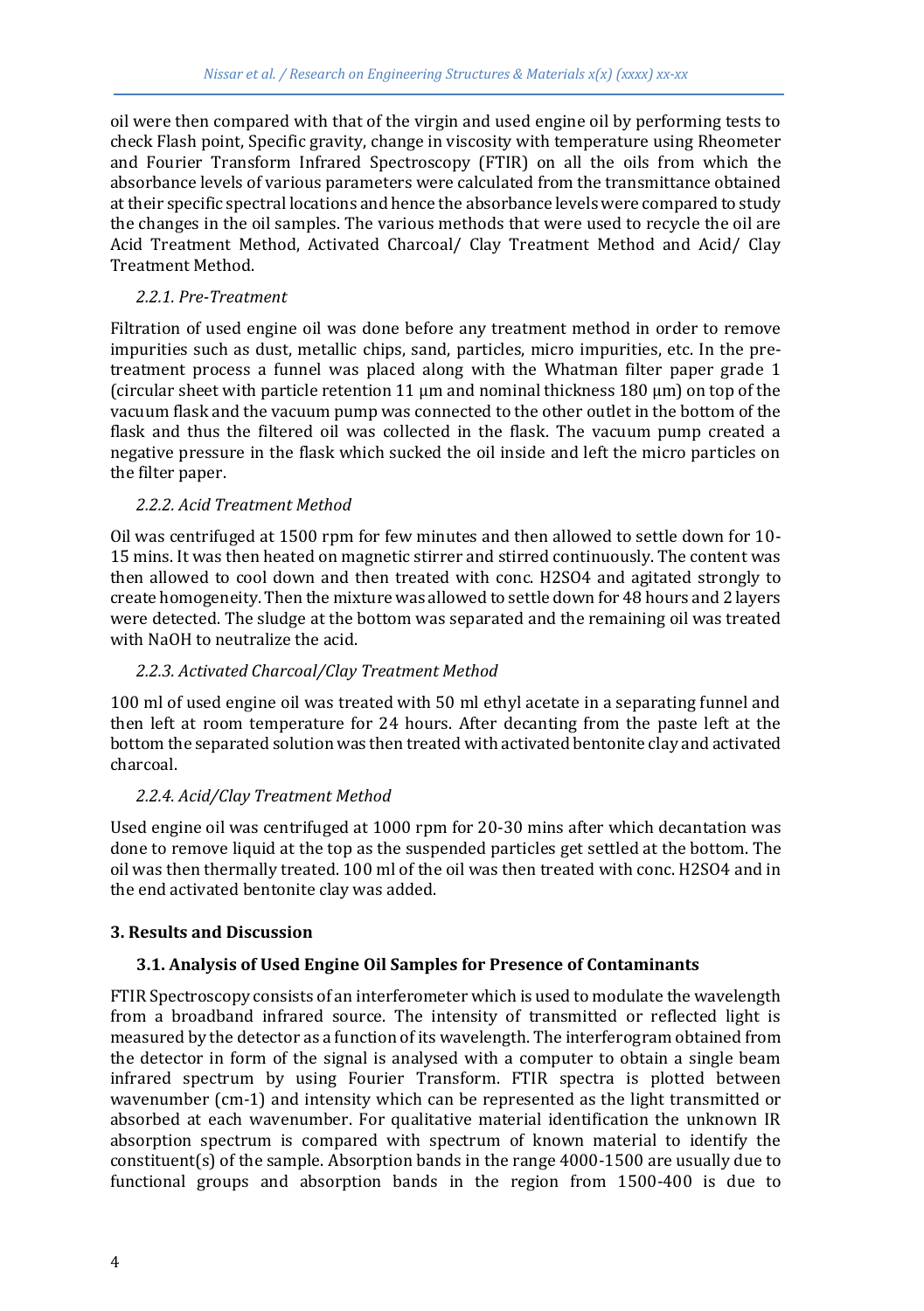intramolecular phenomena specific to particular material. This specificity of these bands enables identification of the constituent in the sample.

| Component           | Spectral Location (cm-1) |
|---------------------|--------------------------|
| Moisture            | 3400                     |
| Soot                | 2000                     |
| Oxidation/viscosity | 1750                     |
| Carboxylic acid     | 1725-1700                |
| Nitration           | 1650-1600                |
| <b>TBN</b>          | 1170                     |
| Sulfation           | 1150                     |
| ZDDP                | 980                      |
| Aromatics and PAHs  | 650-850                  |

Table 2. Spectral locations of various components in used engine oil (FTIR)



Fig. 1 FTIR of oil sample 1 from spectral locations 4000 to 300 cm<sup>-1</sup> (red-used engine oil, blue- virgin oil)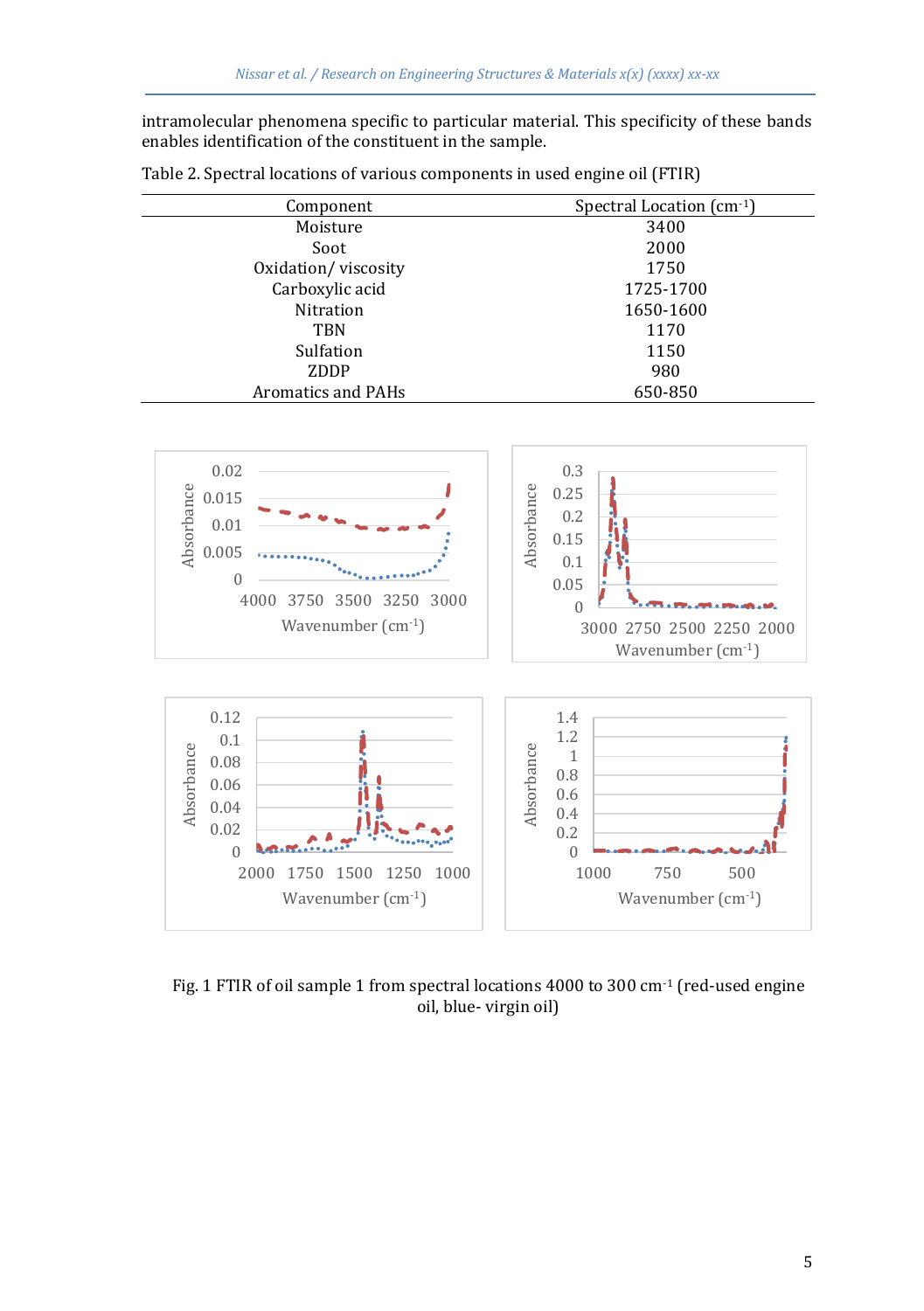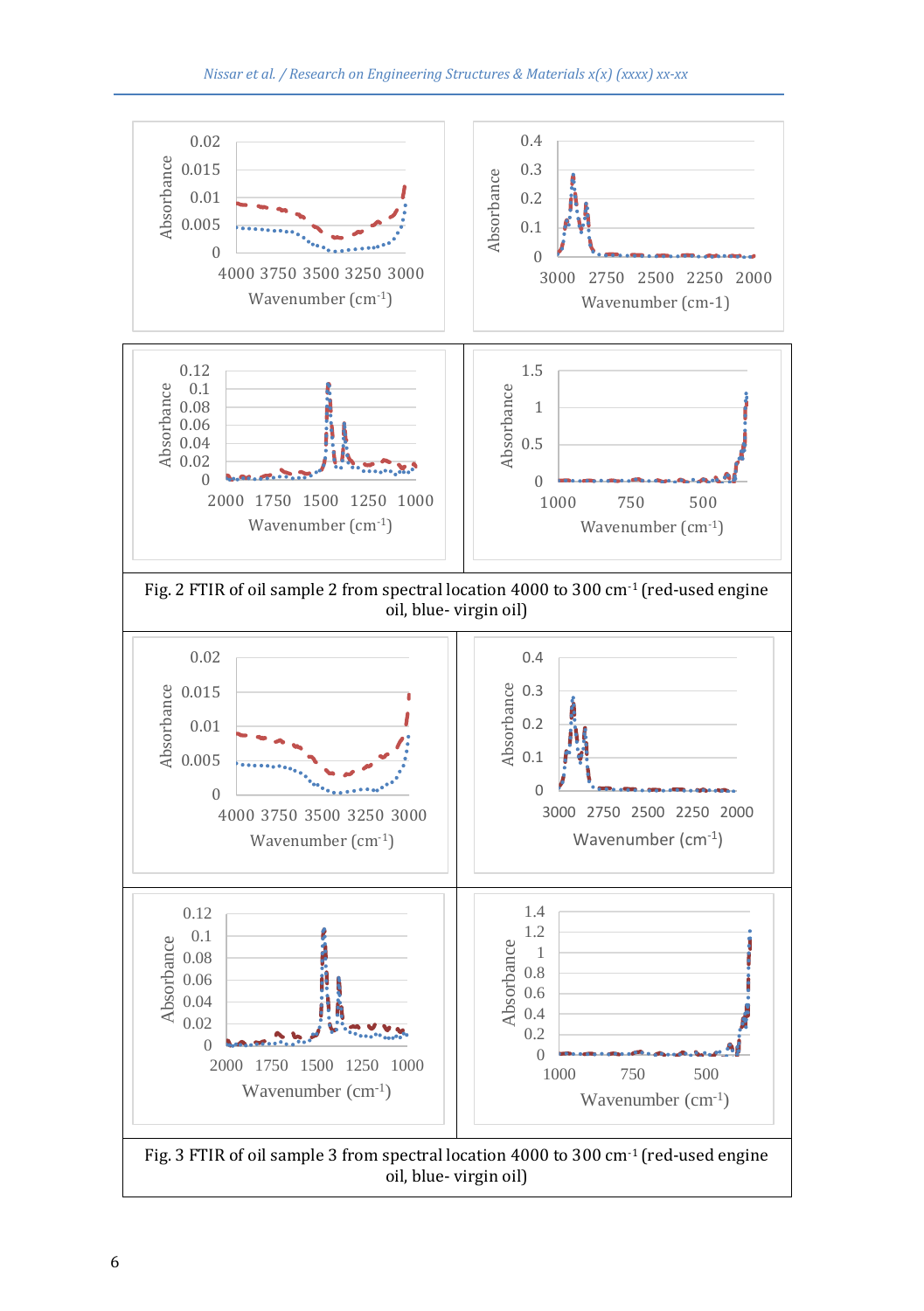

Fig. 4 FTIR of oil sample 4 from spectral location 4000 to 300 cm-1 (red-used engine oil, blue- virgin oil)



Fig. 5 FTIR of oil sample 5 from spectral location 4000 to 300 cm<sup>-1</sup> (red-used engine oil, blue- virgin oil)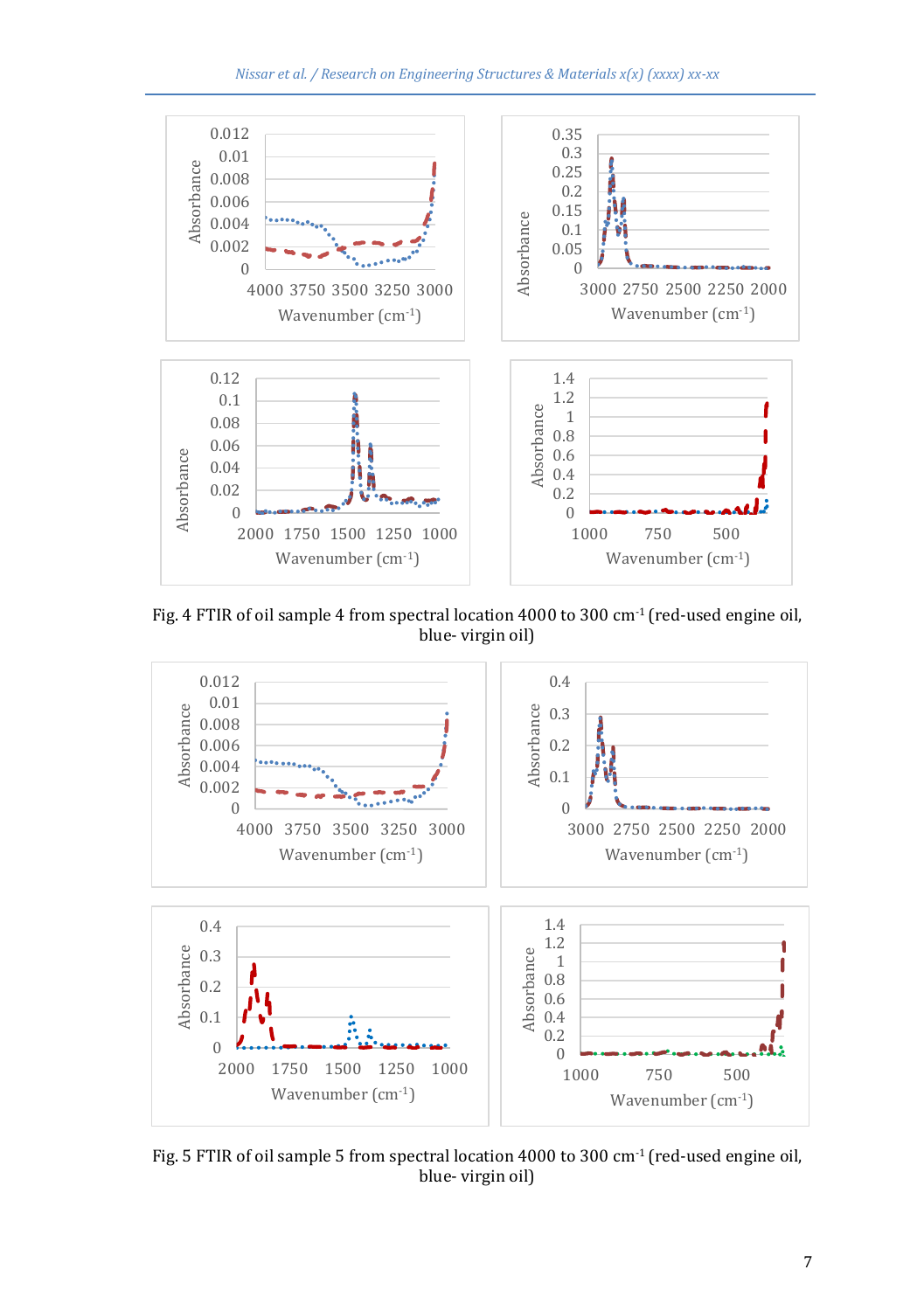|                     | Vehicle make (year) |           |           |           |           |
|---------------------|---------------------|-----------|-----------|-----------|-----------|
| Contaminant         | 2011                | 2013      | 2015      | 2017      | 2019      |
|                     |                     | Mild      | Mild      | Mild      | Mild      |
| Moisture            | Increases           | Increase  | Increase  | Increase  | Increase  |
| Soot                | Increases           | Decreases | Increases | Decreases | Decreases |
|                     |                     | Moderate  |           | Mild      |           |
| Oxidation/Viscosity | Increases           | Increase  | Increases | Increase  | No change |
| Nitration           |                     | Moderate  | Moderate  | Mild      | Mild      |
|                     | Increases           | Increase  | Increase  | Increase  | Increase  |
| <b>TAN</b>          | Increases           | Mild      | Increases | Mild      |           |
|                     |                     | Increase  |           | Increase  | No change |
| TBN                 | Decreases           | Mild      | Decreases | Mild      |           |
|                     |                     | Decrease  |           | Decrease  | No change |
| Sulfation           | Increases           | Moderate  | Increases | Mild      | Mild      |
|                     |                     | Increase  |           | Increase  | Increase  |
| ZDDP                | Mild                |           | Mild      |           | Mild      |
|                     | Increase            | Decreases | Increase  | Decreases | Increase  |
| Aromatics & PAHs    | Mild                | Mild      | Mild      | Mild      | Mild      |
|                     | Increase            | Increase  | Increase  | Increase  | Increase  |

Table 3. Summary of parameter comparative graphs

*Instrumental Error and uncertainty:*

With reference standards, uncertainty level of  $\pm 0.03$  % has been observed in FTIR Spectrometer and instrumental error of almost  $\pm$  3% in rheometer. In oil densitometer creation of bubbles in sample can cause error in readings. The oil densitometer is capable of determining the density of liquids across temperature range of  $-40$  to  $150^{\circ}$ C, at pressures from 0.1 to 30 MPa with expanded uncertainty of 0.015% (at 95% confidence).

# **3.2. Comparison of Various Engine Oil Recycling Methods**

# *3.2.1. Flash Point and Specific Gravity*

Flash point is the lowest temperature at which enough vapours are developed for ignition under specified conditions. This is an important characteristic as it contributes to the scope of lubricating oil since a vehicle can achieve the temperature of  $150^{\circ}$ C, so no engine oil with flash point of 150°C or less can be used.

Specific gravity or relative density is the ratio of the mass of given volume of product and mass of equal volume of water at same temperature. Standard reference temperature to measure specific gravity is 15.6°C. It is determined by ASTM D 1298. Higher the specific gravity of the material, heavier it will be.

At flash point, oil develops enough vapors to ignite and then it continues to burn afterwards. Oil with flash point of 150°C or less cannot be used as the vehicle engine has the capability of attaining 150°C during operation and can increase fire and explosion risk. Thus, it is advisable to change the engine oil after certain period of time as it is evident from table 4 that the flash point of used engine oil has decreased considerably to 156°C due to dilution and addition of contaminants during operation. It is further observed from the readings that increase in flash point after recycling of oil is quite evident and hence deeming it safe for usage.

Specific gravity relates density of oil to that of water and is measured by oil densitometer. Since it is known that specific gravity of water is equal to 1, so if the oil attains specific gravity of greater than 1, then it will become heavier than water and anything lighter than water will have specific gravity of less than 1. Since engine oil has specific gravity of less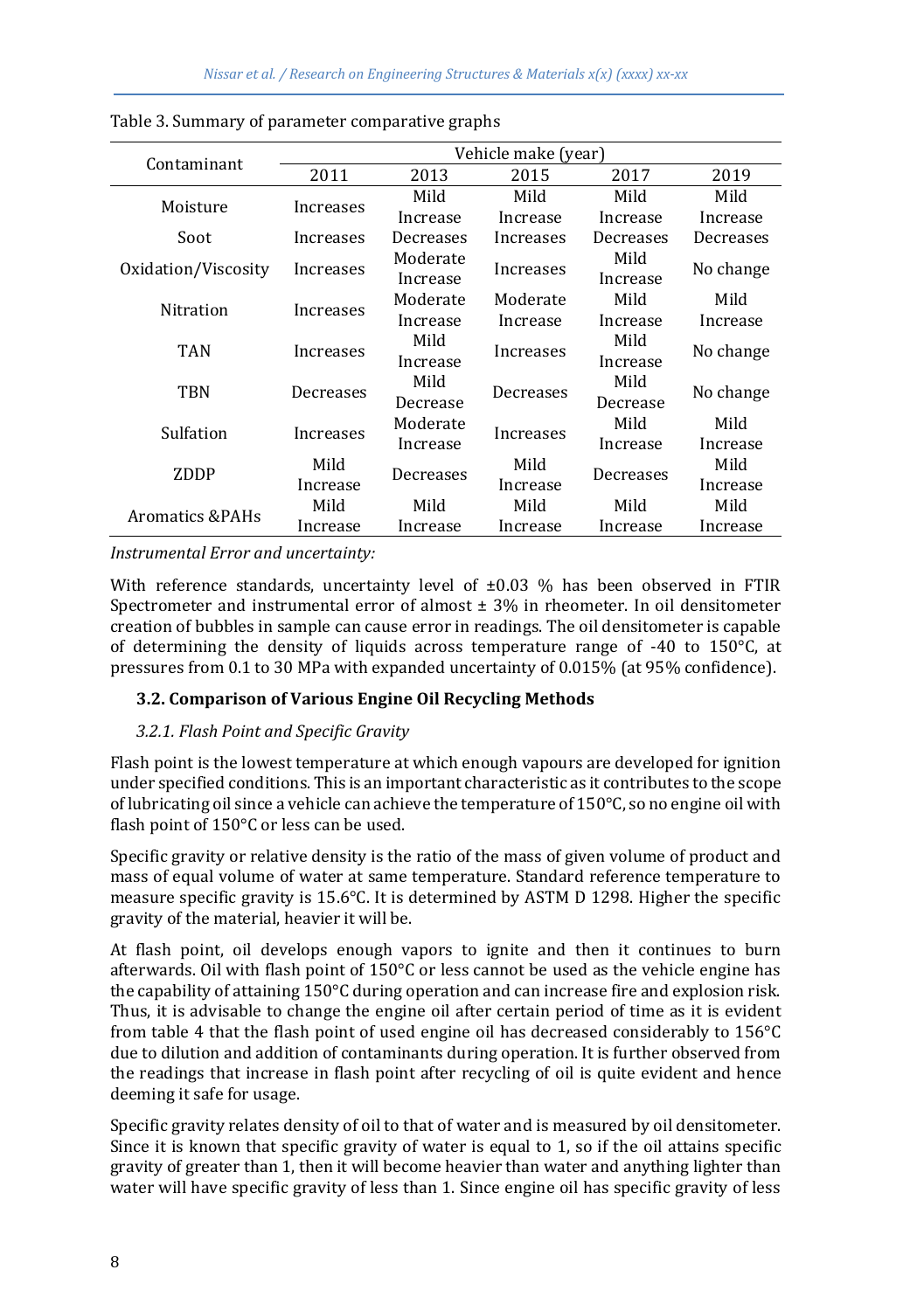than 1, so it is less dense than water. Hence, if there is moisture problem in the vehicle engine, it will get collected and settled at the bottom of the sump, so it can be drained out first and easily. From table 4, it is observed that in used engine oil there is increase in specific gravity and it occurs when oil becomes thicker due to addition of contaminants. This will in turn cause wear particles and contaminants such as rust to settle down slowly, which can lead to failure of the system, as longer the particles are in the suspension, more cavitation and corrosion they can cause.

|                                    | Used<br>Engine<br>oil | Recycled oil<br>(Acid<br>Treatment<br>Method) | Recycled oil<br>(Activated<br>Charcoal/<br>Clay<br>Treatment<br>Method) | Recycled oil<br>(Acid/Clay<br>Treatment<br>Method) | Virgin oil |
|------------------------------------|-----------------------|-----------------------------------------------|-------------------------------------------------------------------------|----------------------------------------------------|------------|
| Flash Point<br>(°C)                | 156                   | 192                                           | 202                                                                     | 213                                                | 232        |
| Specific<br>Gravity @<br>$15.6$ °C | 0.956                 | 0.901                                         | 0.897                                                                   | 0.891                                              | 0.8818     |

Table 4. Flash point and specific gravity of all oil samples

#### *3.2.2. Change in Viscosity with Temperature*

Viscosity is inversely proportional to the temperature and can be measured by a rheometer, as when temperature increases the lubricant becomes thinner and thus its load bearing capacity is reduced. But when the temperature decreases, lubricant becomes thick which makes it difficult to pour or pump it. Increase in viscosity of engine oil can be a contribution of oxidation, polymerization, soot, other contaminants, anti-freeze, etc.



Series 1 Recycled oil (Acid/Clay Treatment Method)

Series 2 Recycled oil (Activated Charcoal/ Clay Treatment Method)

- Series 3 Recycled oil (Acid Treatment Method)
- Series 4 Pure/ Virgin oil

Fig. 6 Effect of temperature on viscosity (Rheometer readings)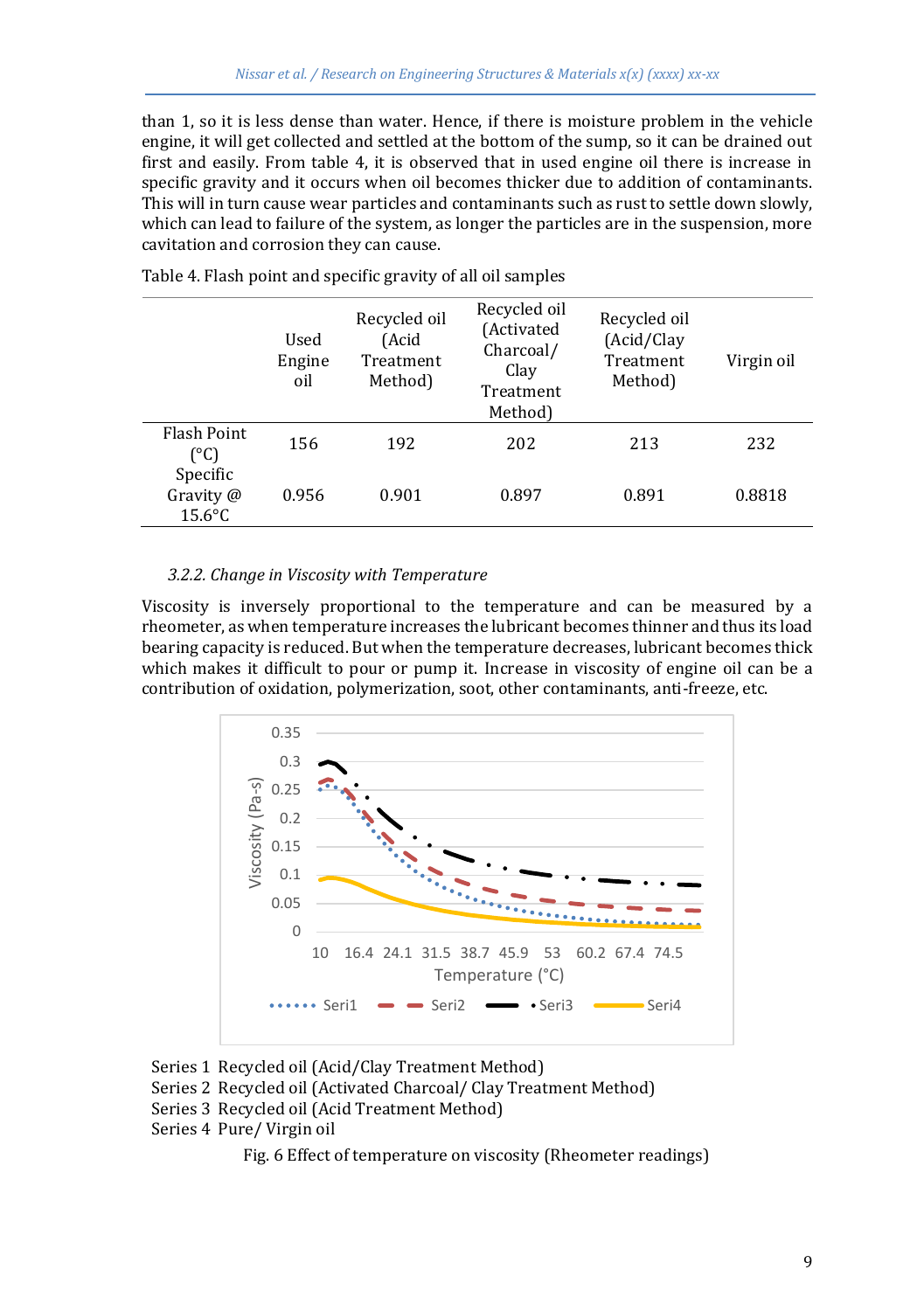Oil thickness, also termed as viscosity determines the film strength of engine oil and its efficiency to prevent friction and thus wear between two moving parts of the engine. If the oil has high viscosity, it is thick and vice versa. For proper operation, engine oil should have perfect viscosity so that it is neither too thick to pour at low temperatures, nor becomes too thin as the temperature increases that it will not create an appropriate film between two parts as the temperature of the vehicle engine varies from ambient temperature to 150°C during operation. For too thick oil, engine has to work harder which in turn generates more heat whereas too thin oil is not enough for friction, hence causing unnecessary wear and tear in both cases. From figure 6, it is clearly observed that acid/clay treatment method has lower viscosity at low temperature and the viscosity gets closer to that of virgin oil as the temperature increases.

The flow characteristics of the oil are mostly affected by the operating temperatures. At high temperature, since viscosity is reduced so it is easy to pump the oil. In order to evaluate the improvement in flow characteristics of obtained recycled oils, we can calculate the degree of viscosity reduction (%) from rheometer observations of viscosity as a function of temperature at constant shear rate, where;

$$
DVR\left(\% \right) = \frac{initial\ value - final\ value}{initial\ value} \times 100
$$

and, thus from table 5 we can observe that the recycled oil obtained from Acid/clay treatment method has maximum DVR % reduction and hence has better fluidity enhancement.

| Recycled oil                                        | <b>Initial Value Viscosity</b><br>$(Pa-s)$ | <b>Final Value</b><br>Viscosity<br>$(Pa-s)$ | DVR %  |
|-----------------------------------------------------|--------------------------------------------|---------------------------------------------|--------|
| Acid Treatment Method                               | 0.3                                        | 0.0823                                      | 72.56  |
| Activated Charcoal/<br><b>Clay Treatment Method</b> | 0.269                                      | 0.0375                                      | 86.05  |
| Acid/Clay Treatment<br>Method                       | 0.258                                      | 0.0127                                      | 95.077 |

Table 5. Viscosity reduction of various recycled oils

#### *3.2.3. Fourier Transform Infrared Spectroscopy*

The oil can be analyzed by Fourier Transform InfraRed (FTIR) Spectroscopy which is a proven technique to analyze and characterize the used and recycled engine oil samples. When the engine oil is exposed to infrared radiation, the molecules absorb radiation at different wavelengths and thus the contaminants are detected by the absorbance value at particular spectral locations, the absorbance value being directly proportional to the quantity of the contaminant. Following absorbance levels were recorded by FTIR in the oil samples at specific spectral locations of various functions groups:

Since absorbance value of contaminants and functional groups is directly proportional to the quantity of contaminant present in the oil, as more the contaminant, more radiation it will absorb. So, from table 5, it is observed that there is increase in the absorbance value of used engine oil when compared to that of virgin oil due to addition of contaminants and then decrease in the absorbance values can be observed in recycled oils.

In the research study various methods were used to return the lubricating oil to its original state so that it can be reused by removing the contaminants. Analyzing the results, we can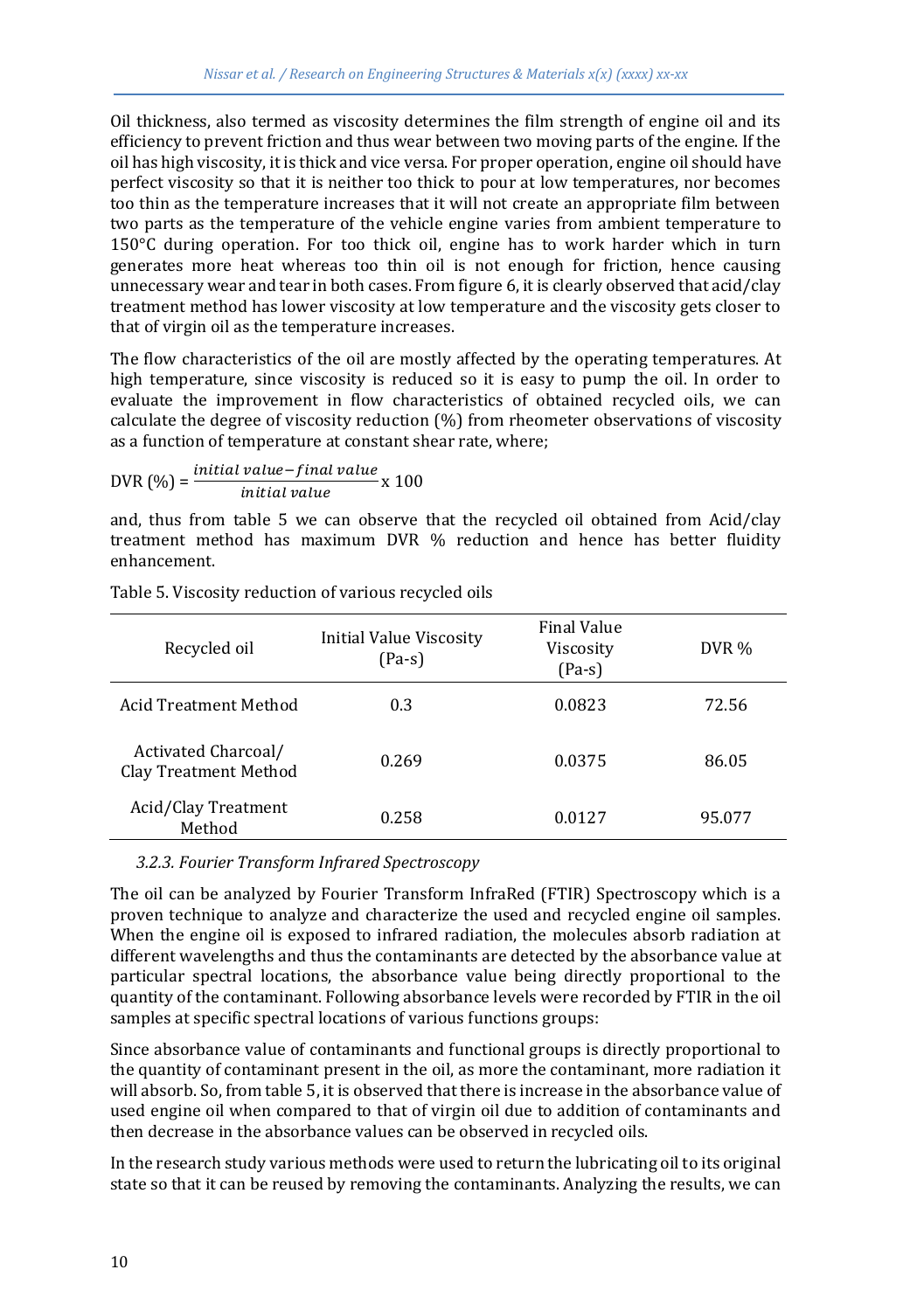observe that oil recycled by Acid/clay treatment method has shown maximum recovery and improvement. It was also observed that using materials such as sulfuric acid for recycling can be harmful as it produces high sulfur level by-products that are toxic.

Used engine oil is an incredibly toxic material. It does not wear out and only gets filthy by the addition of contaminants and thus can be cleaned of contaminants and recycled continuously to the point where it can be reused as fuel oil, hydraulic oil or in the manufacture of many petro-chemical based products such as plastics.

| Contaminant/<br>Functional group                               | Virgin oil | Used<br>Engine<br>Oil | Recycled<br>oil (Acid<br>Treatment<br>Method) | Recycled<br>oil<br>(Activated<br>Charcoal/<br>Clay<br>Treatment<br>Method) | Recycled<br>oil<br>(Acid/Clay<br>Treatment<br>Method) |
|----------------------------------------------------------------|------------|-----------------------|-----------------------------------------------|----------------------------------------------------------------------------|-------------------------------------------------------|
| Moisture                                                       | 0.0002     | 0.00943               | 0.00283                                       | 0.0024                                                                     | 0.0015                                                |
| Soot                                                           | 0.00147    | 0.004715              | 0.00049                                       | 0.00049                                                                    | 0.000177                                              |
| Oxidation/<br>Viscosity                                        | 0.002045   | 0.00753               | 0.00424                                       | 0.0029                                                                     | 0.00205                                               |
| Carboxylic Acid                                                | 0.000397   | 0.01363               | 0.01188                                       | 0.01144                                                                    | 0.005                                                 |
| Nitration 1600 cm-1<br>(Series 1)                              | 0.00156    | 0.0097                | 0.00679                                       | 0.00499                                                                    | 0.00307                                               |
| Nitration $1650 \text{ cm}^{-1}$<br>(Series 2)                 | 0.00392    | 0.01148               | 0.00804                                       | 0.00655                                                                    | 0.00451                                               |
| <b>TBN</b>                                                     | 0.0109     | 0.0248                | 0.0166                                        | 0.01264                                                                    | 0.0102                                                |
| Sulfation                                                      | 0.0096     | 0.02305               | 0.0184                                        | 0.01366                                                                    | 0.0102                                                |
| ZDDP                                                           | 0.01416    | 0.0191                | 0.01365                                       | 0.01366                                                                    | 0.01246                                               |
| <b>Aromatics &amp; PAHs</b><br>650 cm <sup>-1</sup> (Series 1) | 0.00828    | 0.0162                | 0.00745                                       | 0.00977                                                                    | 0.00853                                               |
| <b>Aromatics &amp; PAHs</b><br>720 cm <sup>-1</sup> (Series 2) | 0.0323     | 0.0339                | 0.0304                                        | 0.0311                                                                     | 0.0319                                                |
| <b>Aromatics &amp; PAHs</b><br>850 cm <sup>-1</sup> (Series 3) | 0.01068    | 0.0185                | 0.0124                                        | 0.0143                                                                     | 0.0122                                                |

Table 6. Absorbance values of all oil samples measured by FTIR spectroscopy



Fig. 7 FTIR Spectroscopic comparison of recycled oils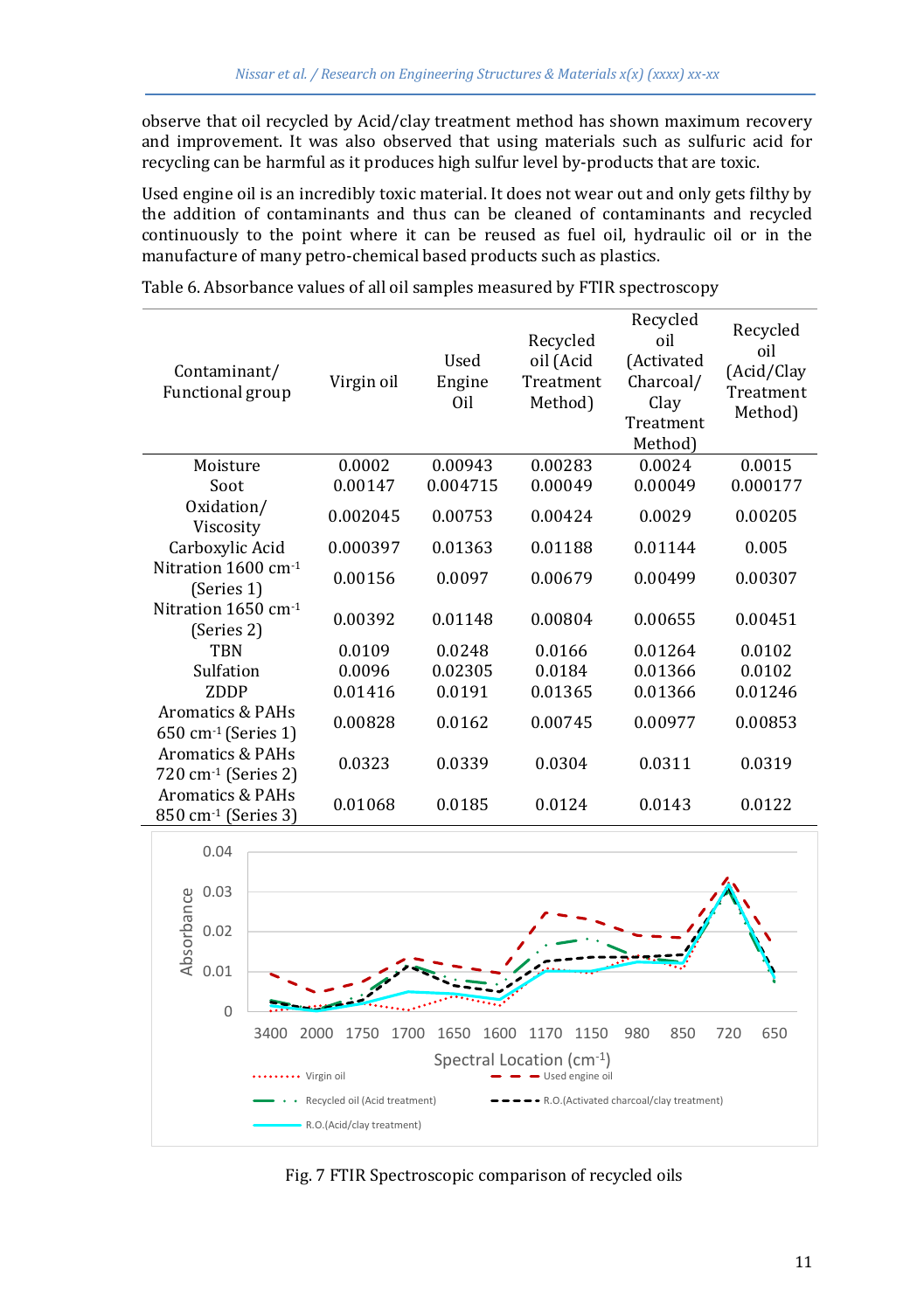| Contaminant                                            | Acid Treatment<br>Method | Activated<br>Charcoal/Clay<br><b>Treatment Method</b> | Acid/Clay<br><b>Treatment Method</b> |
|--------------------------------------------------------|--------------------------|-------------------------------------------------------|--------------------------------------|
| Moisture                                               | Minimum decrease         | Median decrease                                       | Maximum decrease                     |
| Soot                                                   | Minimum decrease         | Minimum decrease                                      | Maximum decrease                     |
| Oxidation/Viscosity                                    | Minimum decrease         | Median decrease                                       | Maximum decrease                     |
| Carboxylic Acid                                        | Minimum decrease         | Median decrease                                       | Maximum decrease                     |
| Nitration $1600 \text{ cm}^{-1}$                       | Minimum decrease         | Median decrease                                       | Maximum decrease                     |
| Nitration $1650 \text{ cm}^{-1}$                       | Minimum decrease         | Median decrease                                       | Maximum decrease                     |
| TBN                                                    | Minimum decrease         | Median decrease                                       | Maximum decrease                     |
| Sulfation                                              | Minimum decrease         | Median decrease                                       | Maximum decrease                     |
| ZDDP                                                   | Minimum decrease         | Minimum decrease                                      | Maximum decrease                     |
| Aromatics & PAHs<br>$650 \, \text{cm}^{-1}$            | Maximum decrease         | Minimum decrease                                      | Median decrease                      |
| <b>Aromatics &amp; PAHs</b><br>$720 \text{ cm}^{-1}$   | Maximum decrease         | Median decrease                                       | Minimum decrease                     |
| <b>Aromatics &amp; PAHs</b><br>$850 \, \text{cm}^{-1}$ | Median decrease          | Minimum decrease                                      | Maximum decrease                     |

Table 7. Comparison of efficiency in reducing contaminant level by various methods

Table 8. Impact of contaminants found in used engine oil

| Contaminants                         | Observed effect                                   |
|--------------------------------------|---------------------------------------------------|
| Poly-cyclic aromatic hydrocarbons    | They are classified as human carcinogens          |
| (PAHs) formed by incomplete          | causing various types of cancers.                 |
| combustion of organic matter         |                                                   |
| Heavy metals                         | Cancer, anemia, skin ulcerations and              |
|                                      | cardiovascular diseases.                          |
| Particulates produced by burning of  | Respiratory problems such as loss of lung         |
| used oil                             | function, loss of ability to resist infection and |
|                                      | death.                                            |
| Sulphur dioxide and Nitrogen dioxide | Adverse respiratory effects on humans and         |
|                                      | deterioration of foliage and plant growth.        |
| Organo-chlorine compounds such as    | Skin toxicity, immune-toxicity, Carcinogenicity   |
| dioxins and furans                   | and adverse effects on reproduction,              |
|                                      | development and endocrine functions.              |
| Polychlorinated biphenyls (PCBs)     | Liver damage, respiratory problems, cancer        |
|                                      | promotion, endocrine disruption and               |
|                                      | neurotoxicity.                                    |
| Harmful metals such as arsenic.      | Acute toxicity in fish and tumors. Also, direct   |
| cadmium, chromium, zinc and lead     | toxicity in plants.                               |
| formed by the decomposition of the   |                                                   |
| additive lead tetraethyl             |                                                   |
| Mercury, PCBs and Organo-chlorine    | Secondary poisoning in organisms.                 |
| Oil floating on surface of water     | Prevents penetration of oxygen in water and       |
| bodies                               | has an adverse effect on aquatic life.            |

Oil sample on x-axis:

- 1- Virgin oil
- 2- Used Engine oil
- 3- Recycled oil (Acid Treatment Method)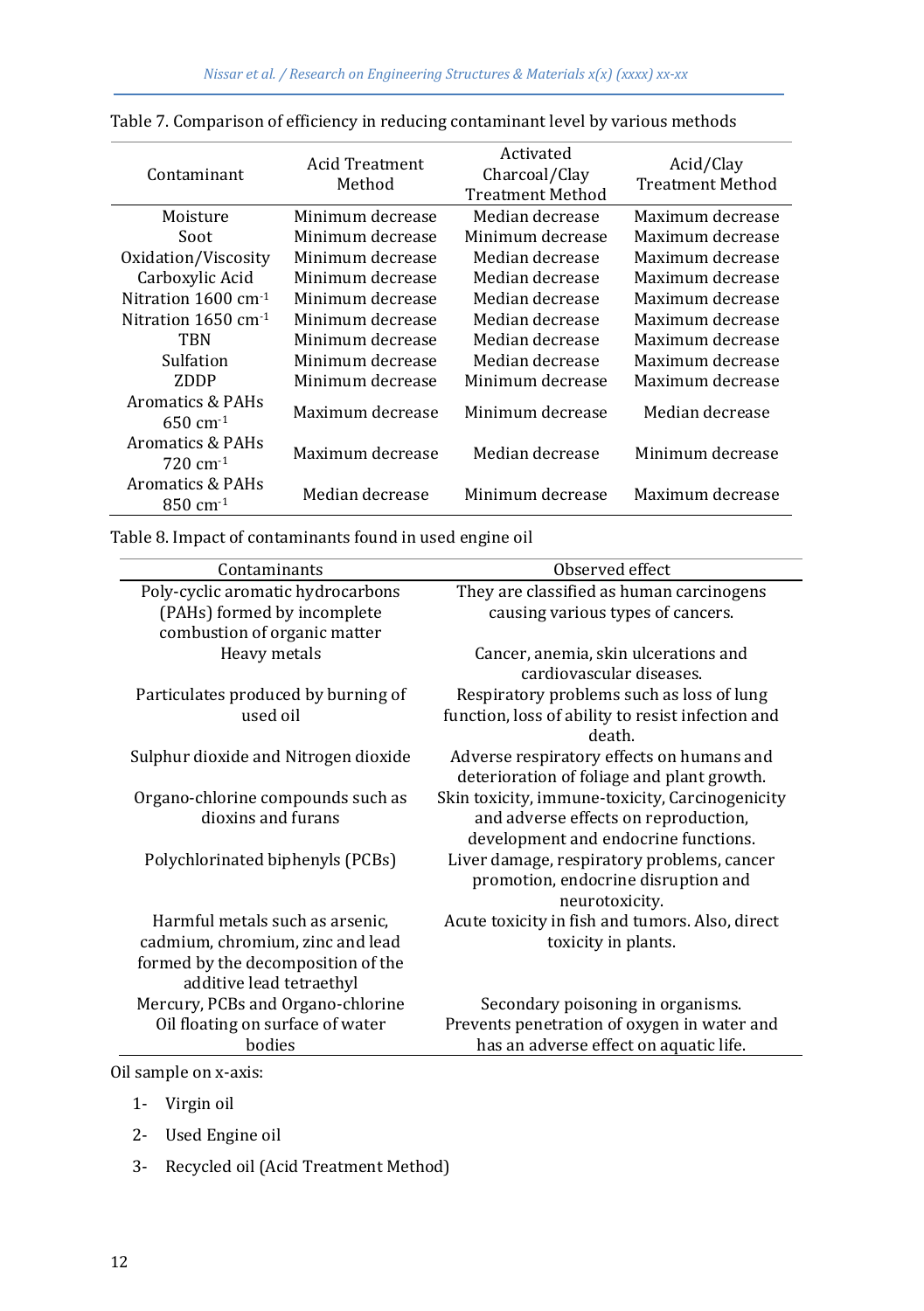4- Recycled oil (Activated Charcoal/ Clay Treatment Method)



5- Recycled oil (Acid/Clay Treatment Method)

Fig. 8 Comparison graphs of contaminants in all oil samples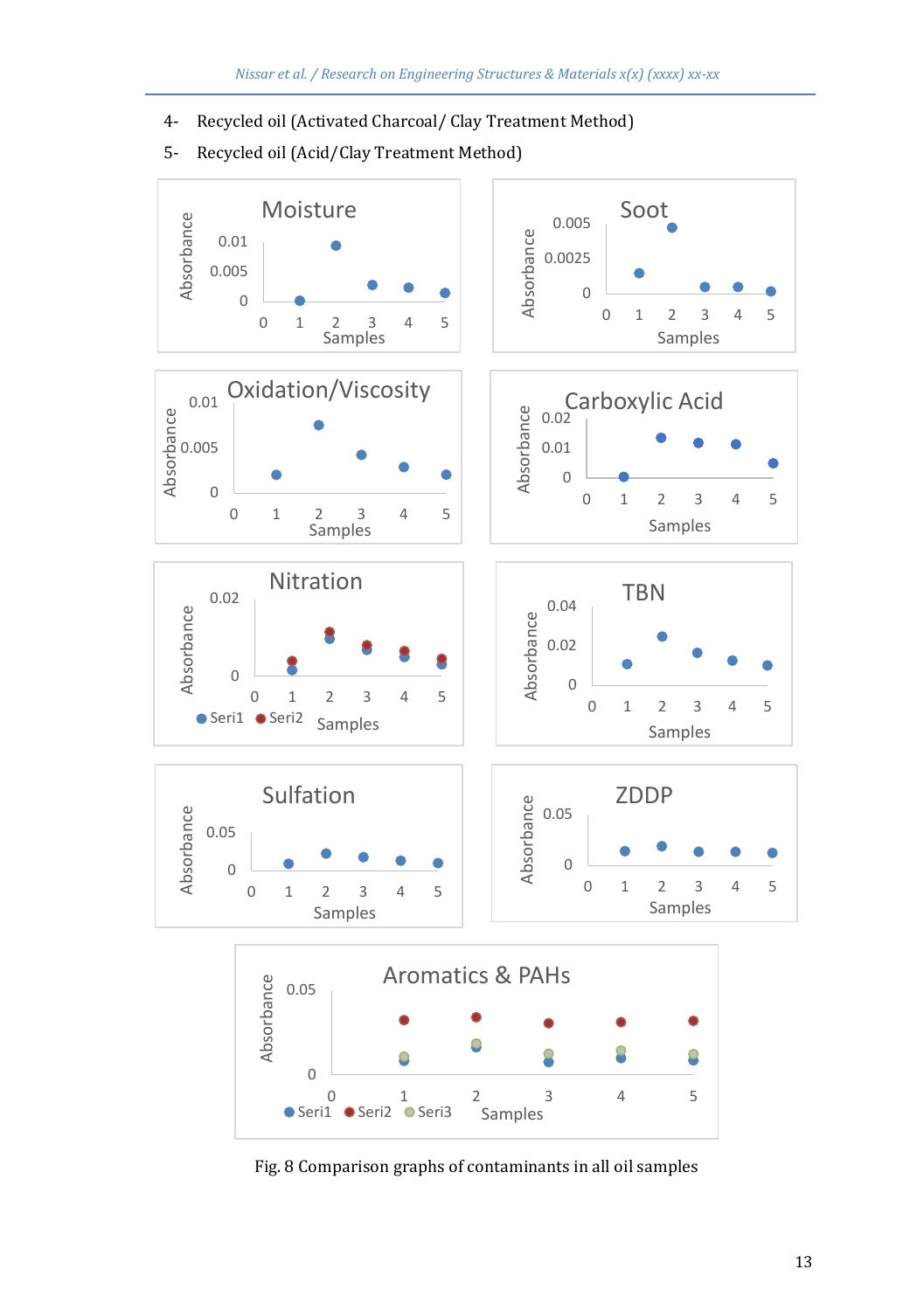#### **4. Conclusion**

Million tonnes of used engine oil are spilled into the environment each year thus leading to massive damage of human health and of other living organisms including the plants. Recycling and reusing used engine oil is considered to be a preferable way rather than disposal as it can provide great environmental benefits. Recycled engine oil can be processed into fuel oils and can be used as low-grade oil. Re-refining removes the to produce new base oil and the base oil obtained can be blended with fresh additive to restore the oil to its original effectiveness. Successful recycling of this used engine oil can not only solve the environmental pollution problem but also can prove to be economical as well as the crude oil reserves are getting depleted day by day. Experimental results obtained from this research indicate that a good quality base oil can be obtained from waste engine oil at relatively very low cost when compared to production from crude oil. Further research in this field can provide additional benefits as there is a scope of converting the by-products of the experiments into valuable products. Since already existing commercially used distillation process is costly and has tendency to break down frequently, the methods used in this research can prevent that downtime and thus the loss of time, labour and money. The benefits of recycling and reusing used engine oil are threefold:

- *Economical:* Since oil is considered to be a non-renewable resource, so it will become increasingly difficult to find new reserves in future. The price of oil rises with time as the reserves of crude oil gets depleted. Recycling will provide time to develop alternate fuels and thus reusing of the recycled oil will save lot of money.
- *Public Health:* Health sector can be seriously threatened if oil is disposed of improperly as it enters the air, water and soil. Recycling and reusing waste oil can prevent its improper disposal and thus entering into the systems of plants and animals where it can cause toxic reactions and various terminally ill diseases like cancer etc. which can eventually lead to death of organisms.
- *Environmental:* Improper disposal of waste oil can create both air and water pollution which can have various hazardous consequences. It can only be prevented by reusing the waste oil and thus saving the environment as the contaminants in the gases can even cause damage to the ozone layer.

# **References**

- [1] Turk J. Introduction to environmental studies. 3rd edition Saunders College Publisher New York, 1993; 23-41.
- [2] Cock V R. Laboratory Handbook for Mineral oil and Organic oil analysis. Academy Press London, 1998; 111-113.
- [3] Cutler ET. Conserve Lube Oil: Re-Refine. Hydrocarbon Processing, 2009:265.
- [4] Abdalla N, Fehrenbach H. Ecological and energetic assessment of re-refining waste oils to base oils. Heidelberg, 2017.
- [5] Diphare MJ, Muzenda E, Pilusa J, Mollagee M. A Comparison of Waste Lubricating Oil Treatment Techniques. 2nd International Conference on Environment, Agriculture and Food Sciences (ICEAFS'2013), Kuala Lampur, Malaysia, 106-109, 2013.
- [6] Vazquez- Dubalt. Environmental impact of used motor oil. The Science of the Total Environment, 1989; 1-23. [https://doi.org/10.1016/0048-9697\(89\)90049-1](https://doi.org/10.1016/0048-9697(89)90049-1)
- [7] Andrews L. Compendium of Recycling and Destruction Technologies for Waste Oils. United Nations Environment Programme, 2008.
- [8] Regional Activity Centre for Cleaner Production (RAC/CP) Mediterranean Action Plan. Possibilities for the recycling and reuse of used oils, 2000.